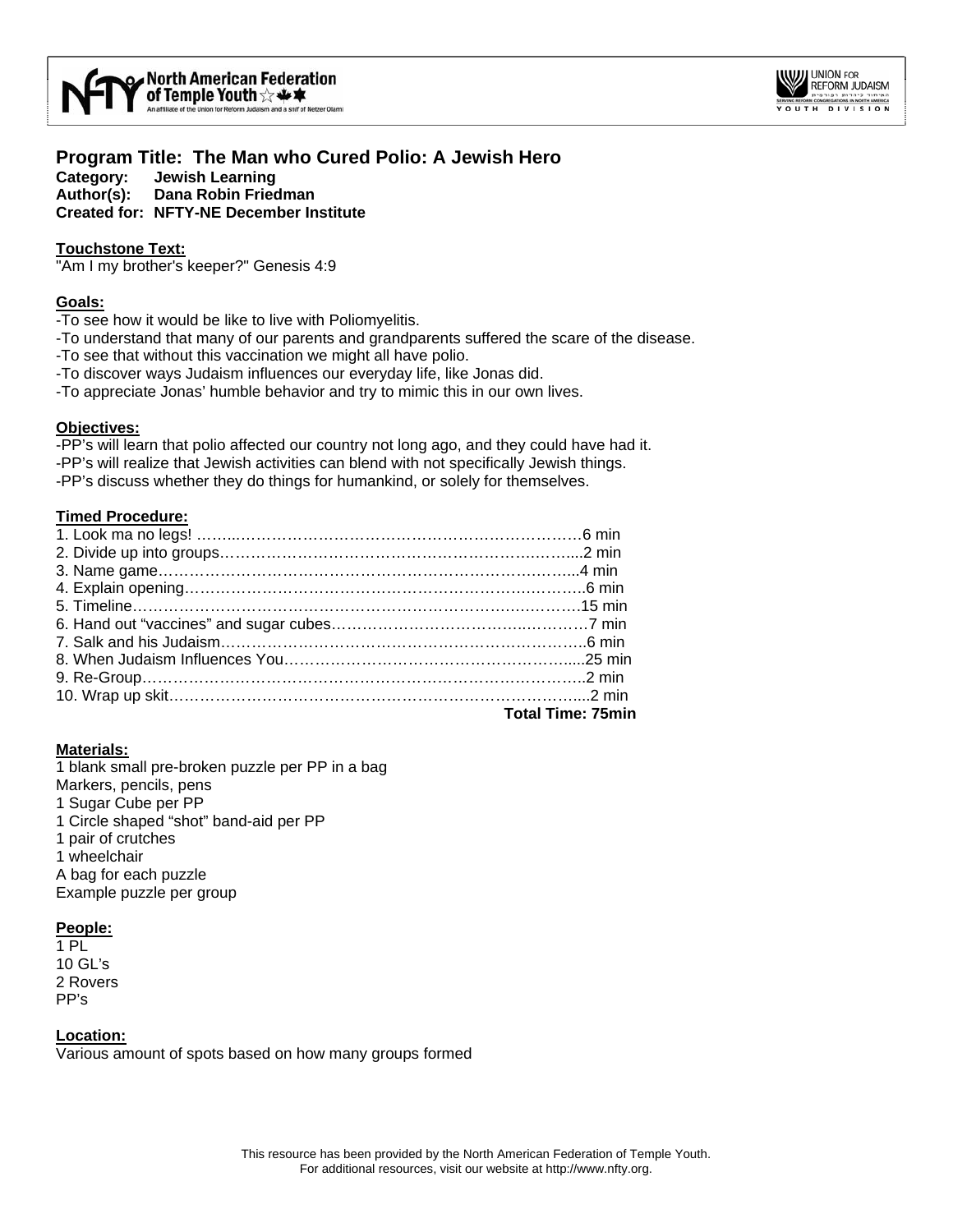



#### **Background Info:**

Dr. Jonas Salk grew up in New York. He had two brothers, but was the most observant Jew. He laid tefillin and attended synagogue daily. He experienced anti-Semitism growing up, and wanted to do something positive for humanity as a whole. He researched poliomyelitis, a viral disease that causes a flu-like illness which can enter the nervous system and cause paralysis and death. He discovered the vaccine to cure polio, and gave credit to Judaism for all of his work.

So, a lot of this might end up with yes and no answers. Please push the PP's to discuss further. Use the Timeline if you have extra time. It has a lot of topics on there which would be interesting to discuss with PP's. For example you could have a whole new conversation about how Polo is still around. (See timeline sheet for more info)

#### **Detailed Procedure:**

1. Look ma no legs! …………………………………………………………….6 min

[Questions asked to all PP's]

PL: Please raise your hand if any of the following statements apply to you.

- a. You enjoy playing sports.
- b. You love jumping around at a NFTY song session
- c. You appreciate strolling outside on a beautiful day in a park, or on the beach.
- d. You have a weakness for walking around the mall for hours.
- e. You walk up a set of stairs in your house, school, temple, or any other facility.

PL: Ok, now everyone's hand should be raised. We are now going to do a little activity. Without using your legs, everyone on this side (point to one side) try to get to the other side of the room and everyone on this side (point to other side) get to the other side. Ready, set, GO!

(PP's attempt to get across the room for a couple minutes unsuccessfully)

PL: All right, everyone stop where you are and face forward.

[Hannah divides PP's into groups]

2. Divide into groups………………………………………………………………2 min

3. Name game…………………………………………………………………….. 5 min

GL: YAY woo hoo, we will now play a fun name game! Please say your name, TYG, and favorite activity that involves moving your legs.

(*Shalom, I am Joshua from CANDY and I love tiptoeing around and scaring my pet ferret*)

4. Explain opening………………………………………………………………….6 min

GL: Ok, great. Now could someone please explain the questions and activity you all just participated in?

(*Well, the PL asked us things we enjoy doing on our feet, and then we could not use our feet)* 

GL*:* How did it make you feel not being able to walk?

 *(Frustrated, annoying…)* 

GL: Well some people have to struggle with not being able to walk every day. Do you guys know any diseases that affect people's ability to use their legs?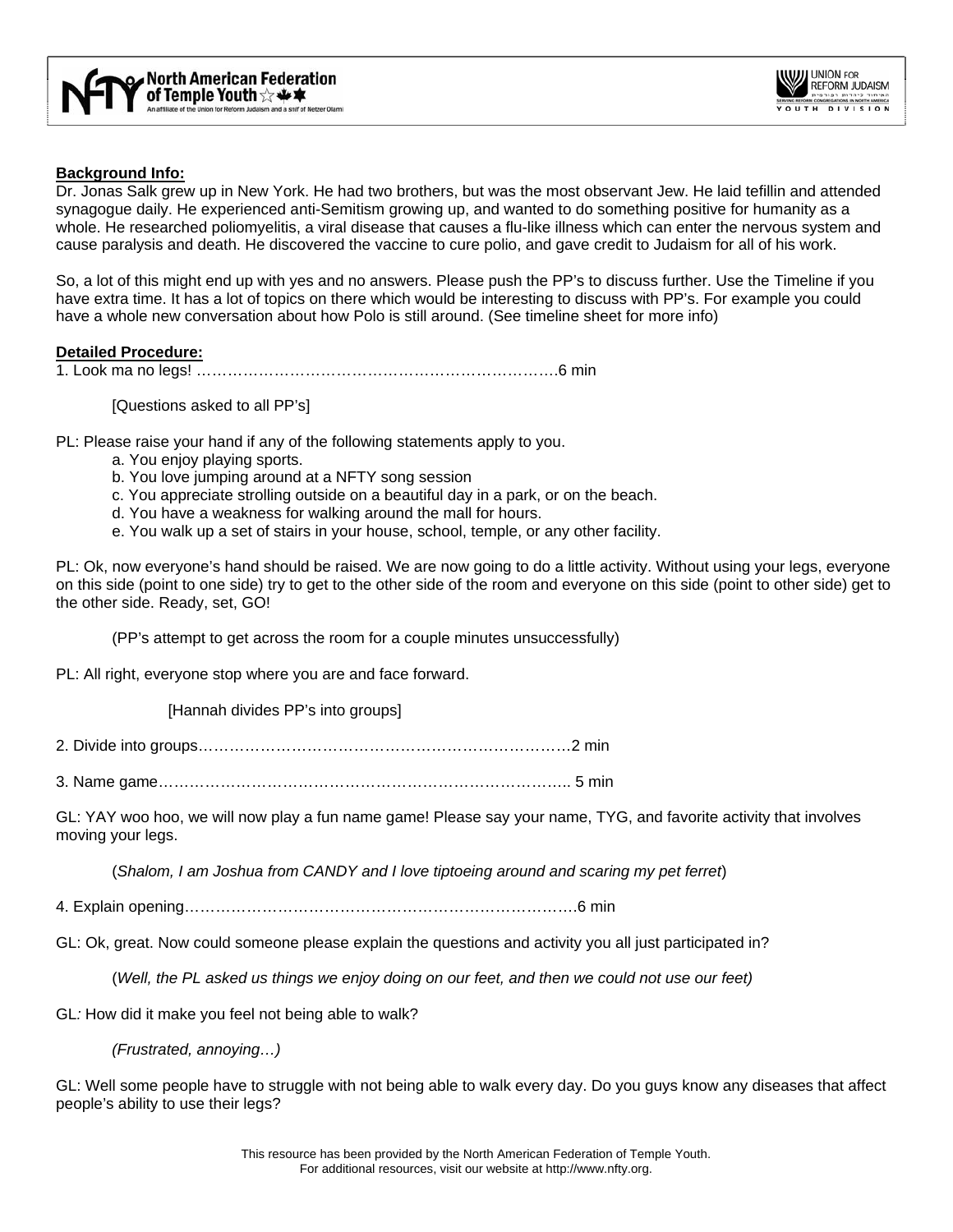

 *(POLIO, Parkinson's, other examples)* 

 *[Once polio is listed, acknowledge it and move on, it not said, say it!]* 

GL: Yah, POLIO! That is the precise disease we are going to discuss. Does anyone know what Polio does to your legs?

(Paralyzes your legs)

GL: So do any of you know who invented the first vaccination to get rid of Polio?

(*JONAS SALK!!!*)

5. Timeline…………………………………………………………………………

GL: Correct! So now we will learn a little background information on Polio so we can fully understand why Salk's invention is so praiseworthy.

[Pass out Handout #1 (timeline)]

GL: Please go around the circle each reading a different year's event.

(PP's read timeline out loud)

GL: Do any of these specific events stick out to any of you?

(*Examples: ~FDR had polio ~it is still around today*)

GL: Can anyone tell when the height of Polio occurred?

(*1945-1955*)

GL: Yes! So, can anyone think of a generation or specific group of people alive around this time period that may have been affected by polio? Hint: They are really important to us, perhaps related to us!

(*Grandparents, and our mommies, and daddies!)*

GL: Yes, that's right! What do you think would happen if Jonas Salk did not recently discover the vaccine for polio?

(*We would all have polio!*)

GL: Right again, we would probably all be much more affected by polio! Thank goodness he invented the vaccine. That Jonas Salk is one AAAA-mazing dude.

6. Hand out "vaccines" and sugar cubes…………………………………………….7 min

GL: So, did you know that you were all cured from this horrible disease as a baby by none other than JONAS SALK's vaccine?!?

(*OMG!! NO WAY!*)

GL: Well, you were! Now I will practice his and other famous scientists' methods of curing polio on all of you…. Muah hahahahaha! Here is the famous vaccine invented by Jonas Salk.

[Hand out band aids and a slight pinch.]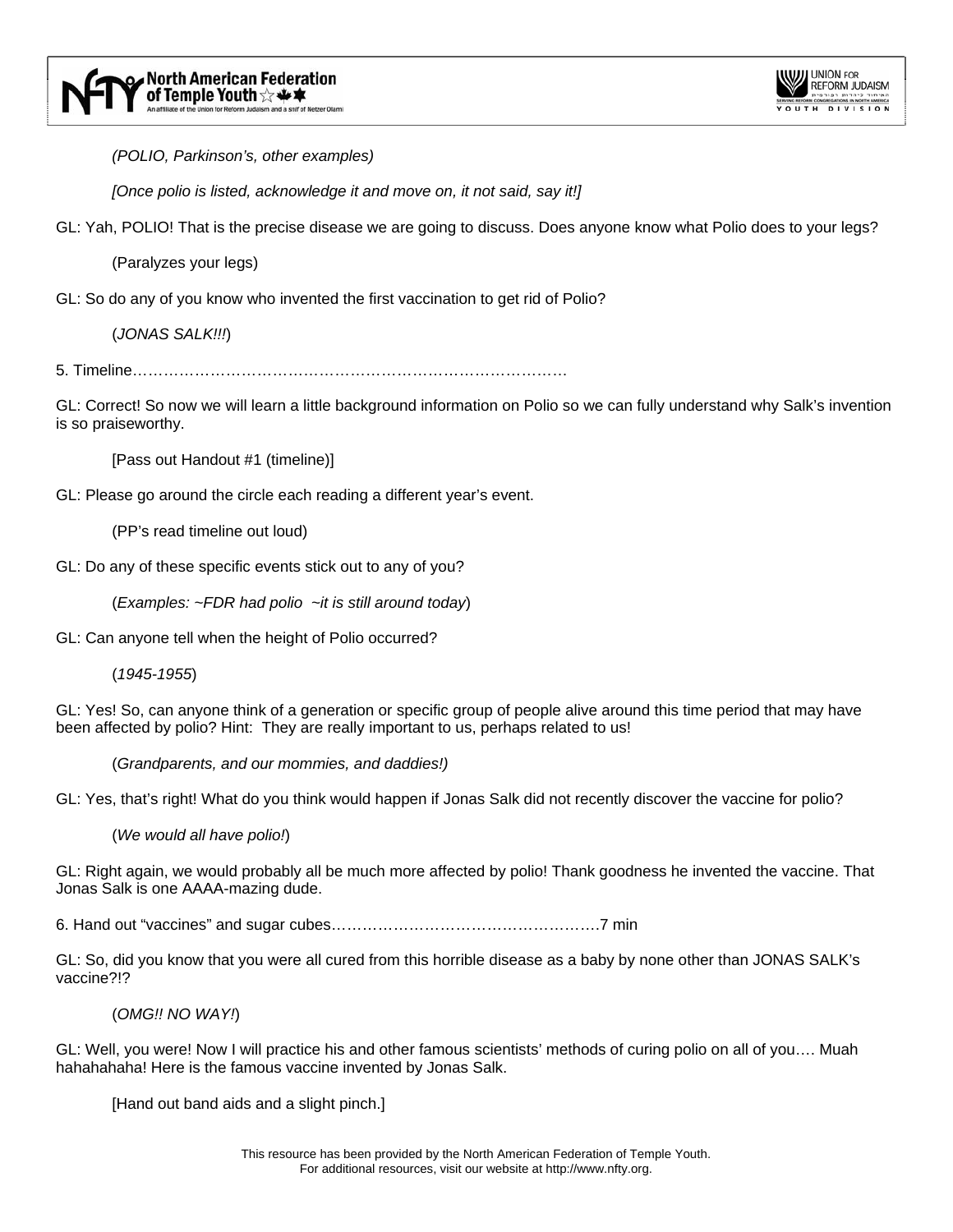

GL: Ok you are all now Polio free! On April 12, 1955 Jonas Salk found a way to stop the contagious infection of polio through a shot vaccination. I will now hand out the vaccine invented by Albert Sabin, which followed Jonas Salk. This was given orally and made on sugar cubes so that children could easily eat it. It was eventually decided that Jonas' vaccine was preferred.

[Hand out sugar cubes]

(*YUM I LOVE SUGAR!*)

GL: So aren't you happy that Jonas Salk cured you all? Want to learn something even cooler about Jonas?

*(Yes* ☺ *<- PP's faces*)

GL: Well, can anyone guess his religion??

(*JUDAISM!)*

GL: YES! How awesome is that.

7. Salk and his Judaism……………………………………………………………6 min

GL: So now would you like to read a quote from Jonas Salk about his Judaism?

(*Please, please, please can we?!?)*

[Pass around handout #2]

GL: OK would someone please read Jonas' quote?

(A PP reads Handout #2)

GL: Lovely, what do you guys think Jonas meant when he said this?

(*PP's reply with: -Judaism has survived a long time -Judaism influenced Jonas' life*  -*Loves being Jewish -Judaism is a continuous cycle*)

GL: So how do you think Judaism played a role in his life, specifically in his discovery for the Polio vaccine?

(*Good work ethic, Family values, Persistence, Tikkun Olam)* 

8. When Judaism Influences You………………………………………………..25 min

GL: Not only was Jonas a sweet Jew but he also had the value of modesty. After he invented this life saving vaccine, he was offered many honors of recognition, yet declined many because of his humbleness. How would you have reacted in this situation?

(*I would/would not have accepted it because of my values*)

GL: Do you think being raised Jewish had anything to do with his actions?

(*Yes*)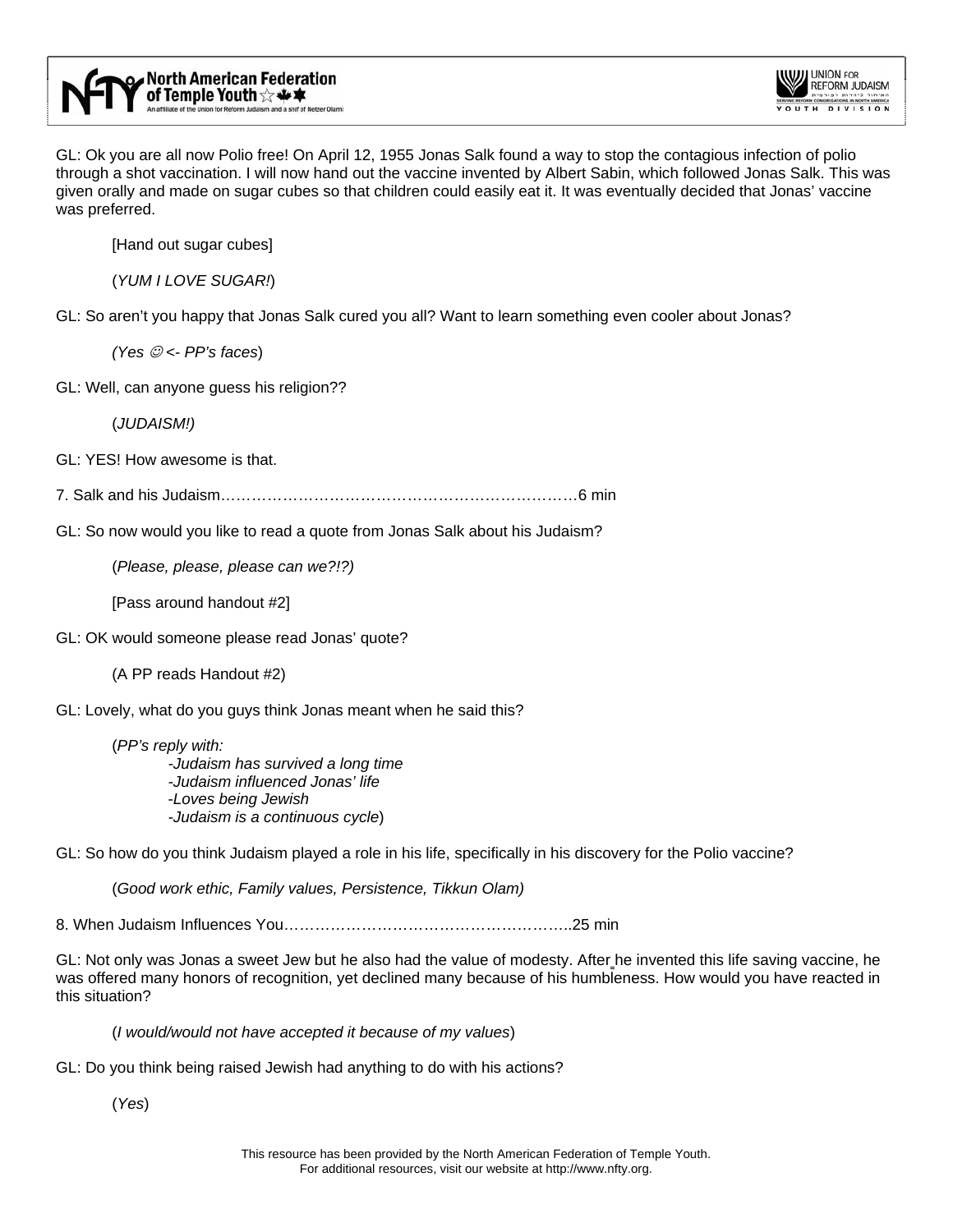

GL: So now we are going to get a little creative! I will now hand out a bag full of blank pieces of cardboard. On some of the pieces you are going to write or draw anything that connects you to Judaism. This could remind you of your Jewishness, or even be a favorite Jewish activity. On the other pieces please write or draw something that you feel does not have a direct correlation to your Jewish identity. This could be any activity, or something special in your life. Do NOT put the pieces together yet.

[Hand out puzzles, markers, pencils, colored construction paper, glitter something]

GL: Here is an example puzzle.

[Show puzzle… examples: playing the piano, swimming & wearing jewish aparrel, praying]

GL: (after 15 minutes) Allriightyyyy, let's go around and share what we drew on the pieces!

(*PP's go around circle and share each piece separately*)

GL: They are all B-E-A-uuutiful. So what do these very different pieces represent?

(*The different aspects of our lives*)

GL: Great. Sow now lets put the pieces together and see what these puzzles look like.

(*PP's put together their puzzles*)

GL: So on a whole what does the puzzle represent?

(*Our jewishness coming together with other things in our lives.)*

GL: So do you think your daily activities can be influenced by your Judaism, like Jonas Salk?

 (Yes*, like Jonas, our Judaism consistently affects our everyday life*. *Examples: like through occupations, sports, music, school*)

GL: Can any of you find a non-Jewish piece of your puzzle that could somehow be connected to a Jewish piece?

(*Yes, PP's give examples from their own personal puzzle, like Violin to Hebrew School)*

GL: Great! You may keep your puzzle to remind you that your everyday activities connect with your Judaism. Jonas Salk loved studying medicine and he always somehow brought a Jewish aspect into his work.

10. Wrap up skit……………………………………………………………………2 min

ALL GL's: [Jump rope, hackie sack, Frisbee, hopscotch, jumping jacks, cartwheels, dancing the can-can, skipping, dancing]

PL: If it wasn't for Jonas Salk, no one could be doing any of these fun things.

ALL GL's: Thanks Jonas Salk!

[Thumbs up cheesily]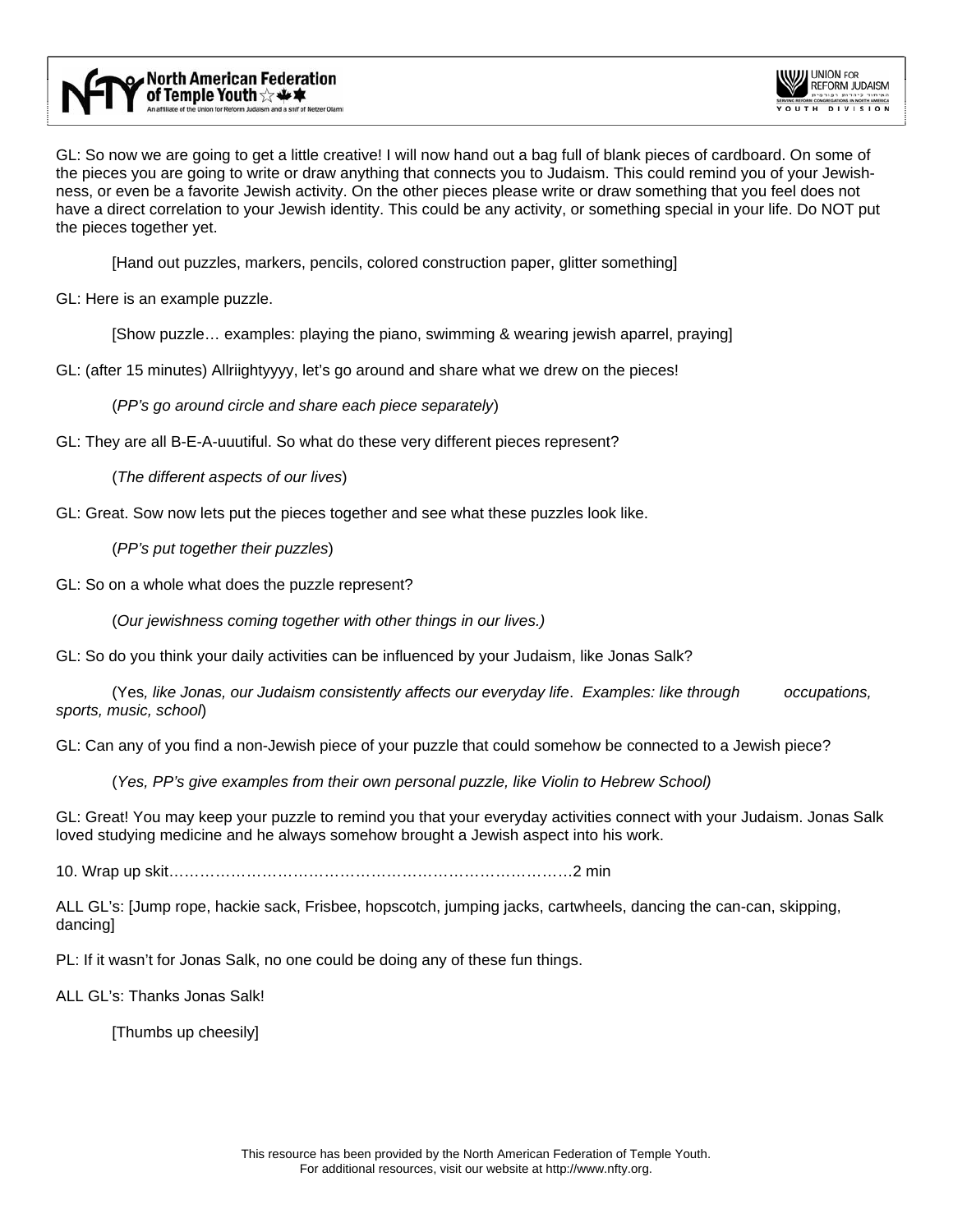



Dana Robin Friedman Feb Institute Handout #1

# **Totally Tremendous Timeline!**

**1916 - There is a large outbreak of polio in the United States. Though the total number of affected individuals is unknown, over 9000 cases are reported in New York City alone. Attempts at controlling the disease largely involve the use of isolation and quarantine, neither of which is successful.**

# **1921 - [Franklin Delano Roosevelt](http://www.feri.org/archives/polio/default.cfm) (FDR) contracts polio and is left with severe paralysis.**

**1928 - [Philip Drinker and Louis Shaw](http://www.cwru.edu/artsci/dittrick/artifactspages/c-7respirator.htm) develop the [iron lung,](http://www.canoe.ca/CNEWSFeatures9908/22_lung.html) a large metal tank equipped with a pump that assists respiration, is field tested and goes into commercial production three years later.**

**1935 - Physicians [Maurice Brodie and John Kollmer](http://www.cloudnet.com/%7Eedrbsass/poliohistory.htm#brodie) compete against each other, with each trying to be the first to develop a successful polio vaccine. Field trials fail with disastrous results as the vaccines are blamed for causing many cases of polio, some of which are fatal.**

**1938 - Entertainer Eddie Canter coins the name ["March of Dimes](http://www.modimes.org/) " as he urges radio listeners to send their spare change to the White House to be used by the National Foundation for Infantile Paralysis in the fight against polio. The name sticks.**

**1941 - The United States enters World War II. Most of the best medical researchers, including [Jonas Salk](http://www.achievement.org/autodoc/page/sal0bio-1) , either enter the military or work on military-related projects.**

1945 - World War II ends. Large epidemics of polio in the U.S. occur immediately after the war with an average of more than 20,000 cases a year from 1945 to 1949.

**1948 - Salk's laboratory is one of four awarded research grants for the polio virus typing project. Salk decides to** us**e the newly developed tissue culture method of cultivating and working with the polio virus that has recently been developed by [John Enders](http://www.hno.harvard.edu/gazette/1998/10.08/JohnEndersBreak.html) at Harvard University. Other researchers, including [Albert Sabin,](http://sabin.uc.edu/biography.ucm) who would later develop the oral polio vaccine, continue to do their work with monkeys infected with the polio virus, a more difficult and time-consuming process.**

1952 - There are 58, 000 cases of polio in the United States, the most ever. Early versions of the [Salk vaccine](http://www.accessexcellence.org/AE/AEC/CC/polio.html) , using killed polio virus, are successful with small samples of patients at the Watson Home for Crippled Children and the Polk State School, a Pennsylvania facility for individuals with mental retardation.

1953 - Amid continued "polio hysteria," there are 35, 000 cases of polio in the United States.

1955 - [News of the successful vaccine trials](http://detnews.com/history/polio/polio.htm) is announced by [Dr. Thomas Francis Jr.](http://www.med.umich.edu/medschool/chm/polioexhibit/francis.htm) of the University of Michigan at a formal press conference held [April 12](http://www.kcstar.com/millennium/part13/stories/1950s.htm) in Ann Arbor (the site where the research data from the field trials had been gathered and analyzed). A nationwide vaccination program is quickly started.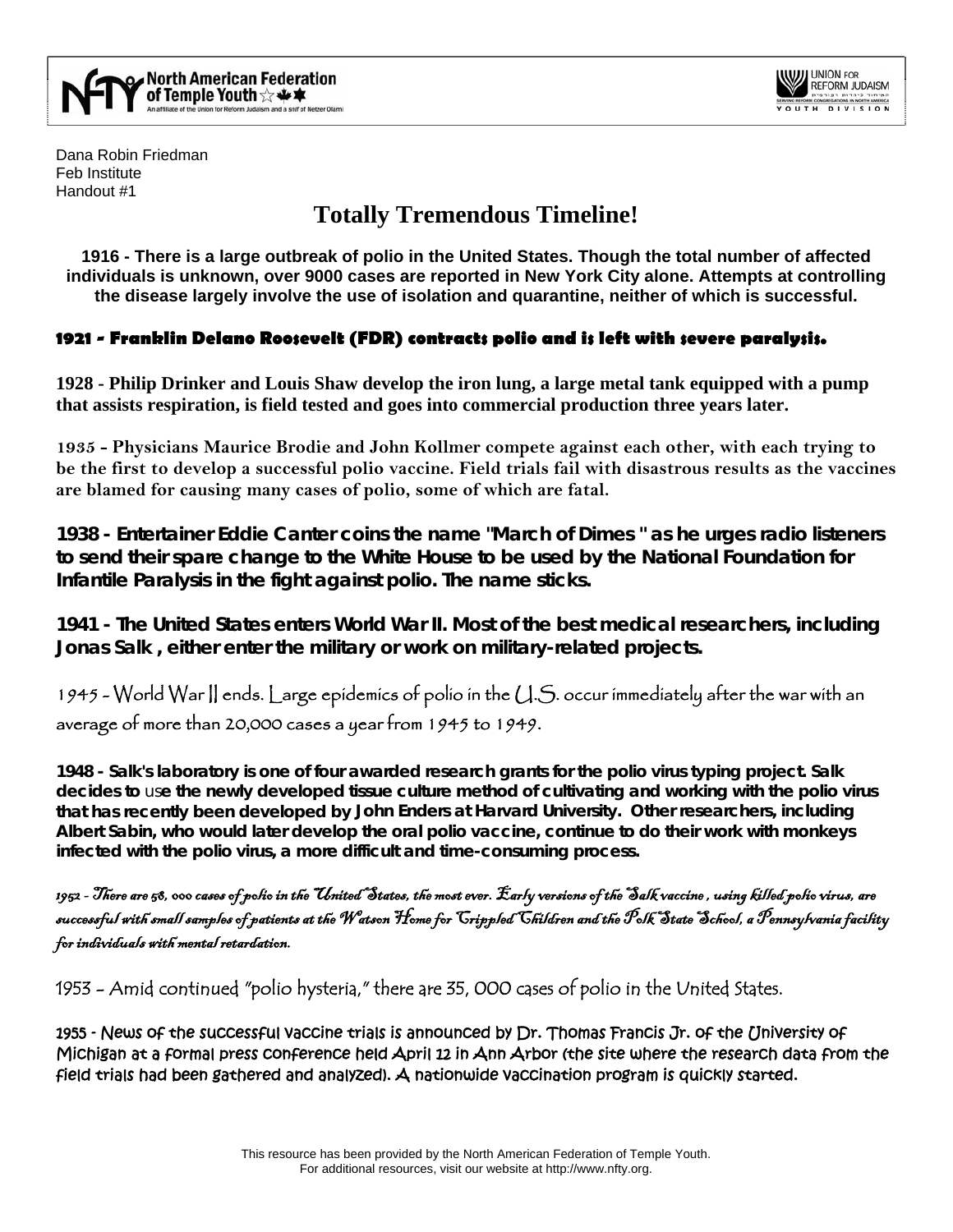

1957 - After a mass immunization campaign promoted by the March of Dimes, there are only about 5600 cases of polio in the United States.

# **1958 and 1959 - Field trials prove the [Sabin](http://sabin.uc.edu/) oral vaccine, which uses live, attenuated (weakened) virus, to be effective.**

**1962 - [The Salk vaccine is replaced by the Sabin oral vaccine,](http://www.ott.zynet.co.uk/polio/lincolnshire/library/bollenbach/biology6.html) which is not only superior in terms of ease of administration, but also provides longer-lasting immunization.**

## 1964 - Only 121 cases of polio are reported nationally.

**1977 - The National Health Interview Survey reports that there are 254,000 persons living in the United States who had been paralyzed by polio. Some estimates place the number at more than 600, 000.**

1979 - The last indigenous transmission of wild polio virus occurs in the U.S. All future cases are either imported or vaccine-related.

1988 - With approximately 350, 000 cases of polio occurring worldwide, the [World Health Organization](http://www.who.int/aboutwho/en/structure.htm) passes a resolution to eradicate polio by the year 2000.

**1993 - The total number of reported polio cases worldwide falls to about 100, 000. Most of these cases occur in Asia and Africa.**

2000 - Wars, natural disasters, and poverty in about 30 Asian and African nations prevent the complete eradication of polio. There is even a polio outbreak in Haiti and the Dominican Republic, which along with the rest of the western hemisphere had been polio free since the early 1990s. A new target date for worldwide eradication of 2005 is now set by the [Global Polio Eradication Initiative.](http://www.polioeradication.org/) 

**2005 - Polio spreads from Nigeria to the Sudan, with 105 confirmed cases. This latest outbreak illustrates "the high risk posed to polio-free areas by the continuing epidemic in west and central Africa"**